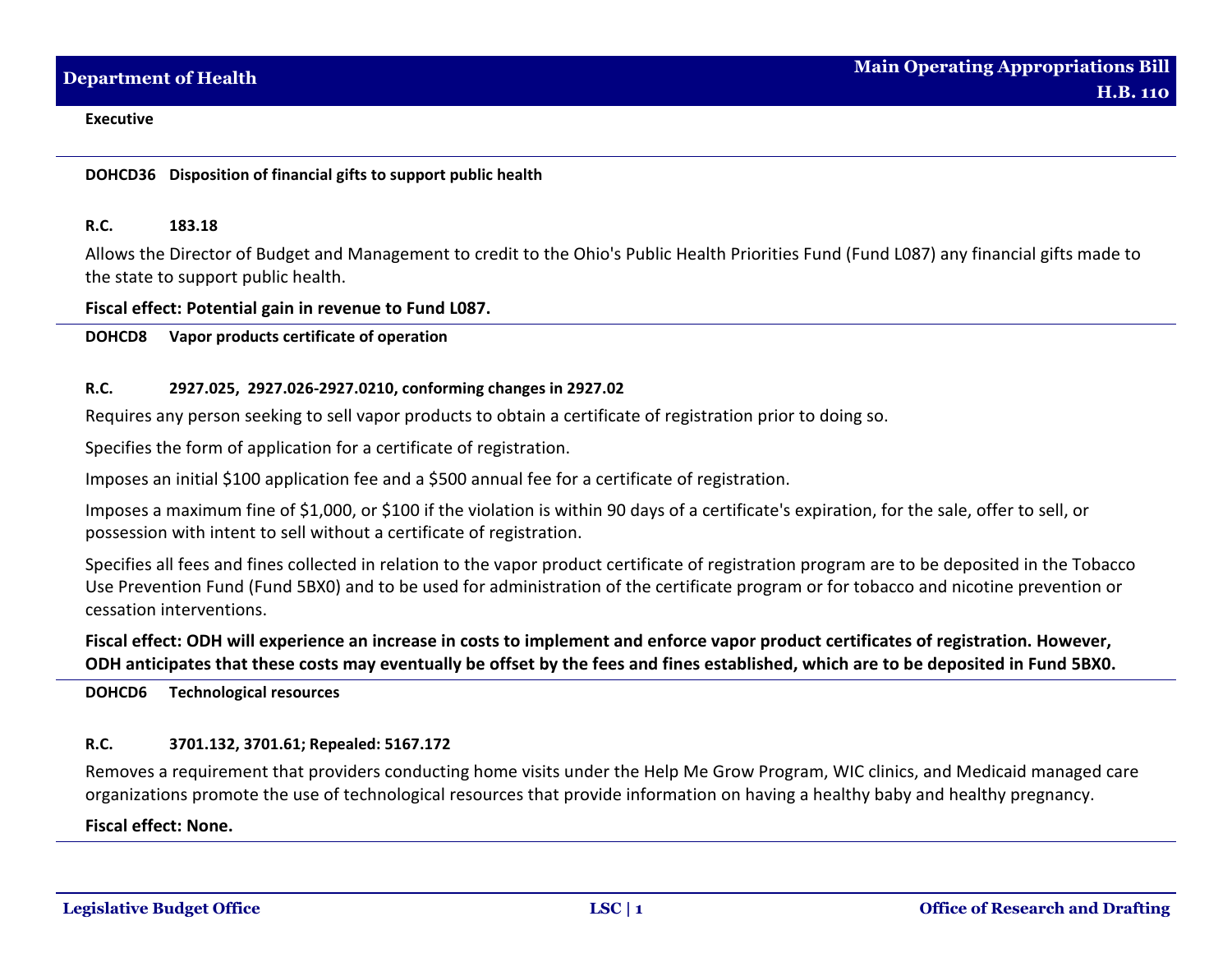**DOHCD5 Home visiting services**

## **R.C. 3701.61, 3701.613, conforming changes in 5167.16**

Extends the maximum age that a child's family is eligible for home visiting services through the Help Me Grow Program from three years old to five years old.

Changes the frequency of the summit on home visiting programs facilitated by the Ohio Department of Health (ODH) from twice a year to once every two years.

**Fiscal effect: ODH will experience an increase in costs due to expanded eligibility. However, GRF appropriation item 440459, Help Me Grow, is increased by approximately \$2.0 million over FY 2021 estimated expenditures, which will allow additional families to be served. Additionally, ODH may experience a savings due to the reduction in the frequency of the summit on home visiting programs.**

**DOHCD9 Combined health district property tax authority**

## **R.C. 3709.291**

Authorizes combined health districts to levy property tax, with voter approval, for operating expenses.

**Fiscal effect: Potential increase in administrative costs to county boards of elections, as well as a potential gain in tax revenue for boards of health of a combined health district if a new tax levy is approved. According to ODH, this could facilitate local health district mergers.**

**DOHCD4 Inspections of residential care facilities**

# **R.C. 3721.02**

Authorizes the Director of Health to inspect a residential care (assisted living) facility every 30 months (instead of every 15 months as in current law) once the residential care facility has had two consecutive 15 month inspections without any substantiated violations and other related conditions are met.

**Fiscal effect: Potential decrease in costs if residential care facilities that meet requirements are inspected less frequently.**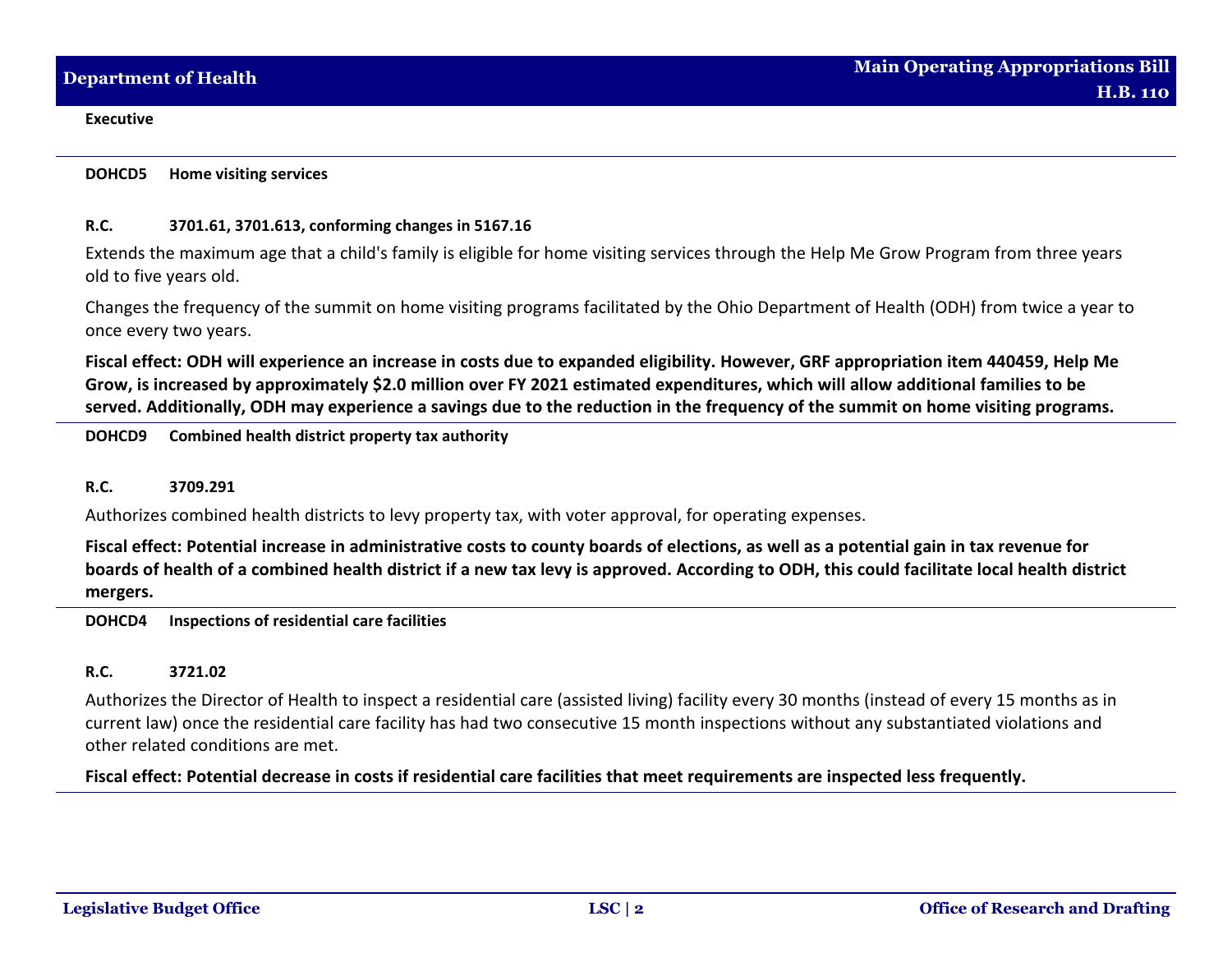**DOHCD3 Summary orders against nursing homes**

### **R.C. 3721.081**

Permits the Director of Health to issue orders, take corrective action, and impose fines without providing a nursing home, residential care facility, or other home with notice and an opportunity for a hearing if the Director determines immediate action is necessary to protect resident health or safety.

Permits a home to request a hearing under the Administrative Procedure Act after such an order is issued.

**Fiscal effect: ODH may experience an increase in costs. However, nursing homes are required to reimburse ODH for necessary expenses incurred. Additionally, ODH may realize an increase in fine and interest revenue, which is to be deposited in Fund 4700.**

**DOHCD34 Hospital licensure**

**R.C. 3722.02, 3722.01, 3722.03-3722.14, 3722.99, 111.15, 140.01, 3701.07, 3701.351, 3701.503, 3701.5010, 3701.63, 3701.69, 3701.83, 3702.31, 3702.51, 3702.52, 3702.521, 3702.55, 3702.592, 3702.593, 3705.30, 3705.41, 3711.01, 3711.02, 3711.04-3711.06, 3711.10, 3711.12, 3711.14, 3711.30, 3727.01-3727.07, 3727.70, 3727.99, 3781.112, 3901.40, 3929.67, 4723.431, 4723.481, 4730.411, 4731.31, 4761.01; Repealed: 3702.11-3702.20, 3727.01-3727.07, 3727.99**

Requires a hospital, within three years of the bill's effective date, to be licensed by ODH rather than registered as under current law.

Specifies that any existing law reference to a hospital that is not contained within the bill is to be construed as a reference to a hospital licensed under the bill's licensure requirements.

Requires ODH to adopt rules establishing fees for initial applications, license renewals, license transfers, inspections conducted, as well as standards and procedures for imposing civil penalties.

**Fiscal effect: ODH will realize an increase in costs to promulgate rules and to implement and enforce a hospital licensure program. However, it is anticipated that the fee established in rule may eventually offset program costs. Government-owned hospitals could realize costs. The total costs will depend on the licensure process, including fee amounts, established in rule.**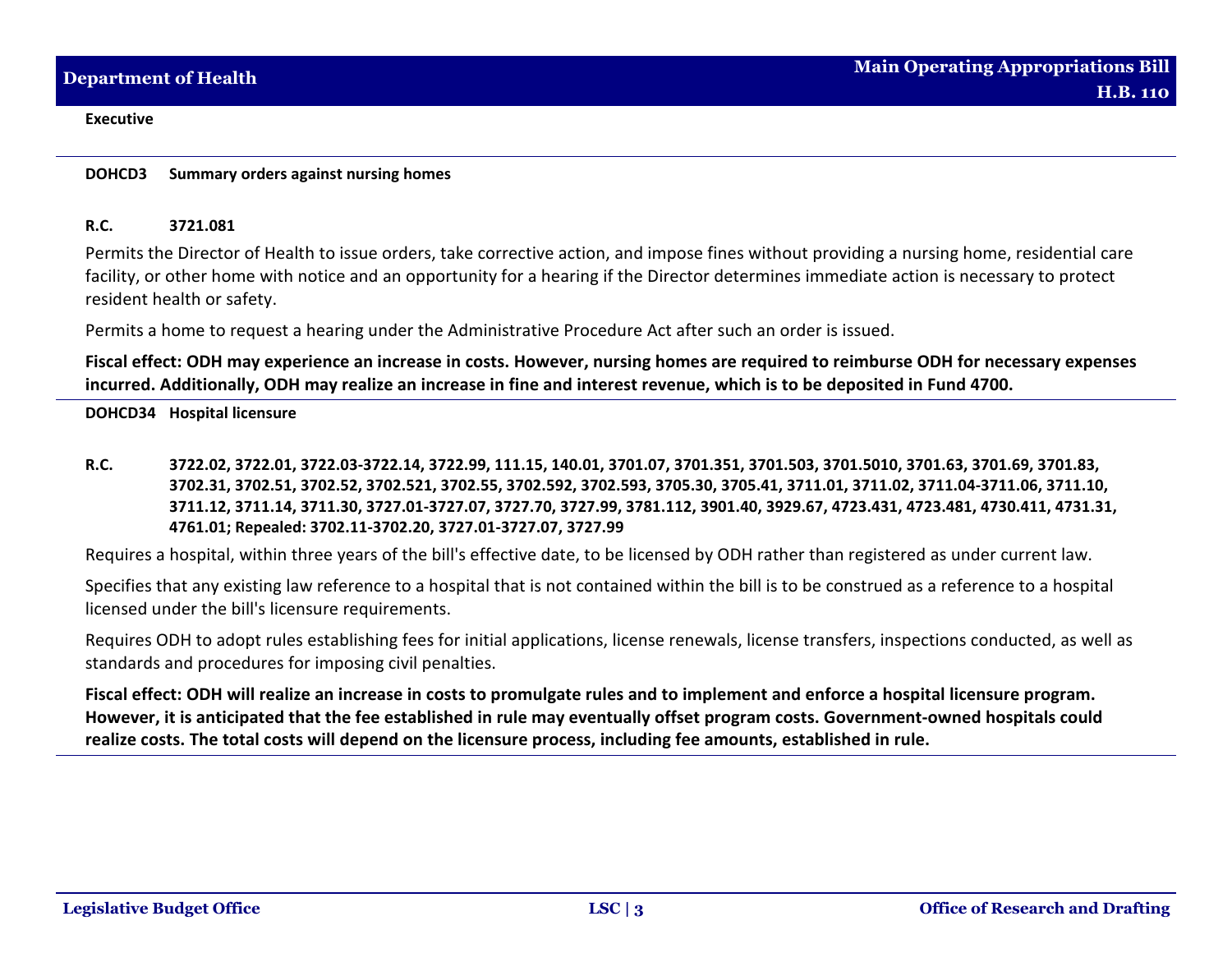**DOHCD2 Renovation, Repair, and Painting Rule**

## **R.C. 3742.11**

Authorizes the Director of Health to enter into agreements with the U.S. Environmental Protection Agency for the administration and enforcement of the federal Renovation, Repair, and Painting Rule, which establishes requirements regarding lead-based paint hazards associated with renovation, repair, and painting activities.

Allows the Director to accept available assistance in support of the agreements.

Allows the Director to adopt rules to administer and enforce the federal Renovation, Repair, and Painting Rule, including specifying provisions governing the certification process and fees for certification.

**Fiscal effect: ODH has budgeted \$650,000 in each fiscal year for costs associated with administration and enforcement; however, ODH anticipates that the program will eventually be self-sufficient.**

**DOHCD1 Fines and penalties for lead abatement violations**

## **R.C. 3742.16, 3742.18, 3742.19**

Allows the Director of Health to impose an administrative fine of up to \$5,000 for specified violations of the Lead Abatement Law. Specifies that all administrative fines collected must be deposited in ODH's General Operations Fund (Fund 4700).

Increases, from \$1,000 to \$5,000, the maximum allowable civil penalty that a court of common pleas may impose against a person for specified violations of the Lead Abatement Law, which are deposited into the Lead Abatement Personnel Licensing Fund.

# **Fiscal effect: Potential increase in fine revenue deposited in Fund 4700.**

**DOHCD7 Smoke-Free Workplace Law**

# **R.C. 3794.01**

Expands the Smoke-Free Workplace Law to include electronic smoking devices and vapor products.

# **Fiscal effect: Potential increase in enforcement costs and a potential gain in fine revenues for any violations.**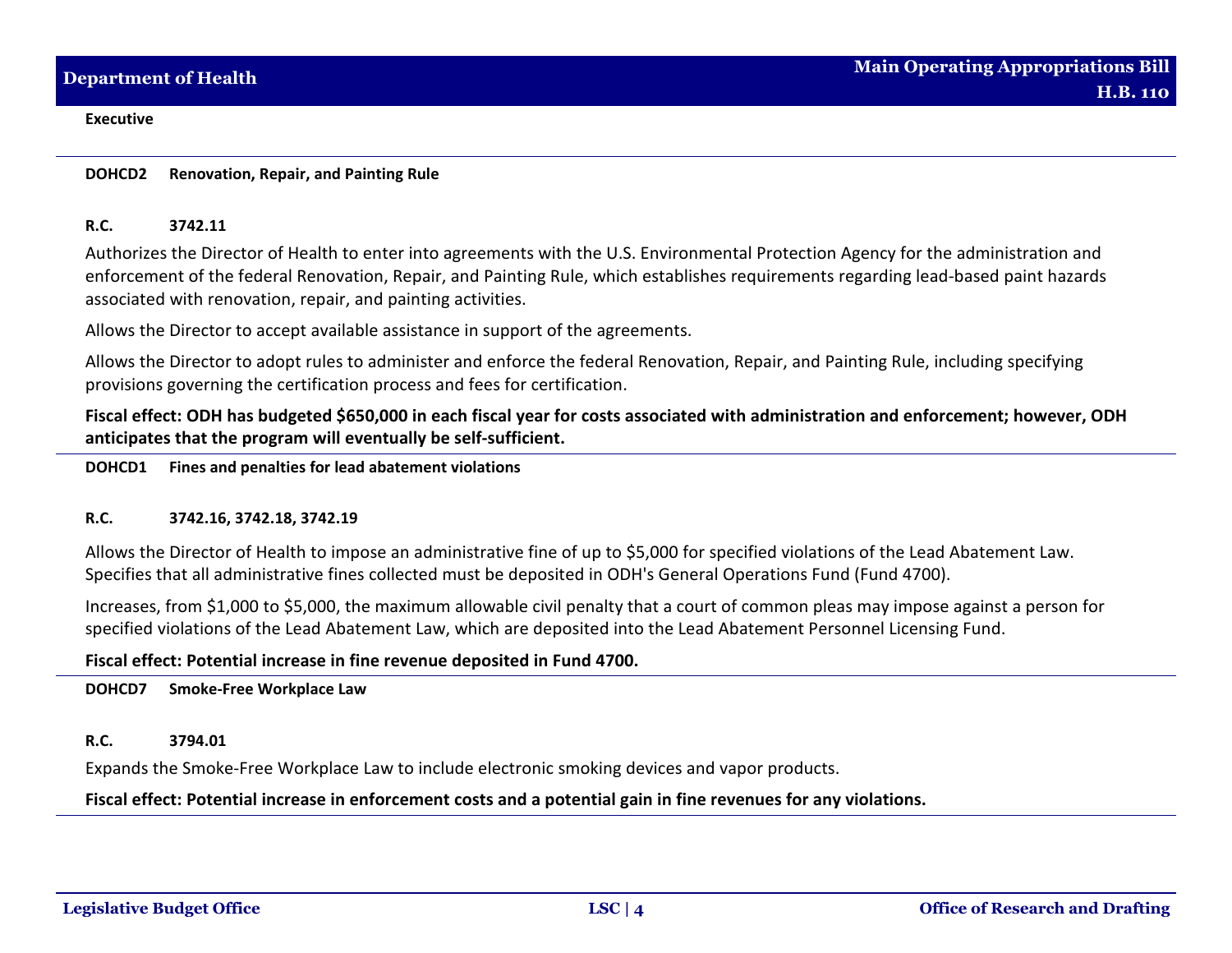### **DOHCD10 Local Health Departments**

## **Section: 291.20**

Earmarks up to \$6.0 million in FY 2022 in GRF appropriation item 440413, Local Health Departments, to be used to support local health departments' efforts to improve population health, based upon the findings and recommendations in Ohio's 2020-2022 State Health Improvement Plan, and/or to incentivize efficiencies among local health departments, including the use of shared services or the consolidation of local health departments that formally merge on or after July 1, 2021.

Requires funding for mergers to be distributed only after a formal merger agreement is signed by two or more local health departments and shared with ODH.

Requires the merger funding to be used to cover the costs related to the merger and to build capacity for the newly combined local health department in order to improve services to the public and the health of all residents. Allows a portion of this funding to be used to support pre-merger analysis and planning for departments interested in a merger.

Allows the Director of Health, on July 1, 2022, or as soon as possible thereafter, to certify to the Director of Budget and Management an amount up to the unexpended, unencumbered balance of GRF appropriation item 440413, Local Health Departments, at the end of FY 2022 to be reappropriated to FY 2023. Reappropriates the amount certified to the same appropriation item for FY 2023.

# **DOHCD11 Mothers and Children Safety Net Services**

## **Section: 291.20**

Earmarks up to \$200,000 in each fiscal year in GRF appropriation item 440416, Mothers and Children Safety Net Services, to be used to assist families with hearing impaired children under 21 years of age in purchasing hearing aids and hearing assistive technology.

Requires the Director of Health to adopt rules governing the distribution of these funds including rules that do both of the following: (1) establish eligibility criteria to include families with incomes at or below 400% of the federal poverty guidelines; and (2) develop a sliding scale of disbursement based on family income.

# **DOHCD12 Free Clinic Safety Net Services**

## **Section: 291.20**

Requires GRF appropriation item 440431, Free Clinic Safety Net Services, to be provided to the Charitable Healthcare Network.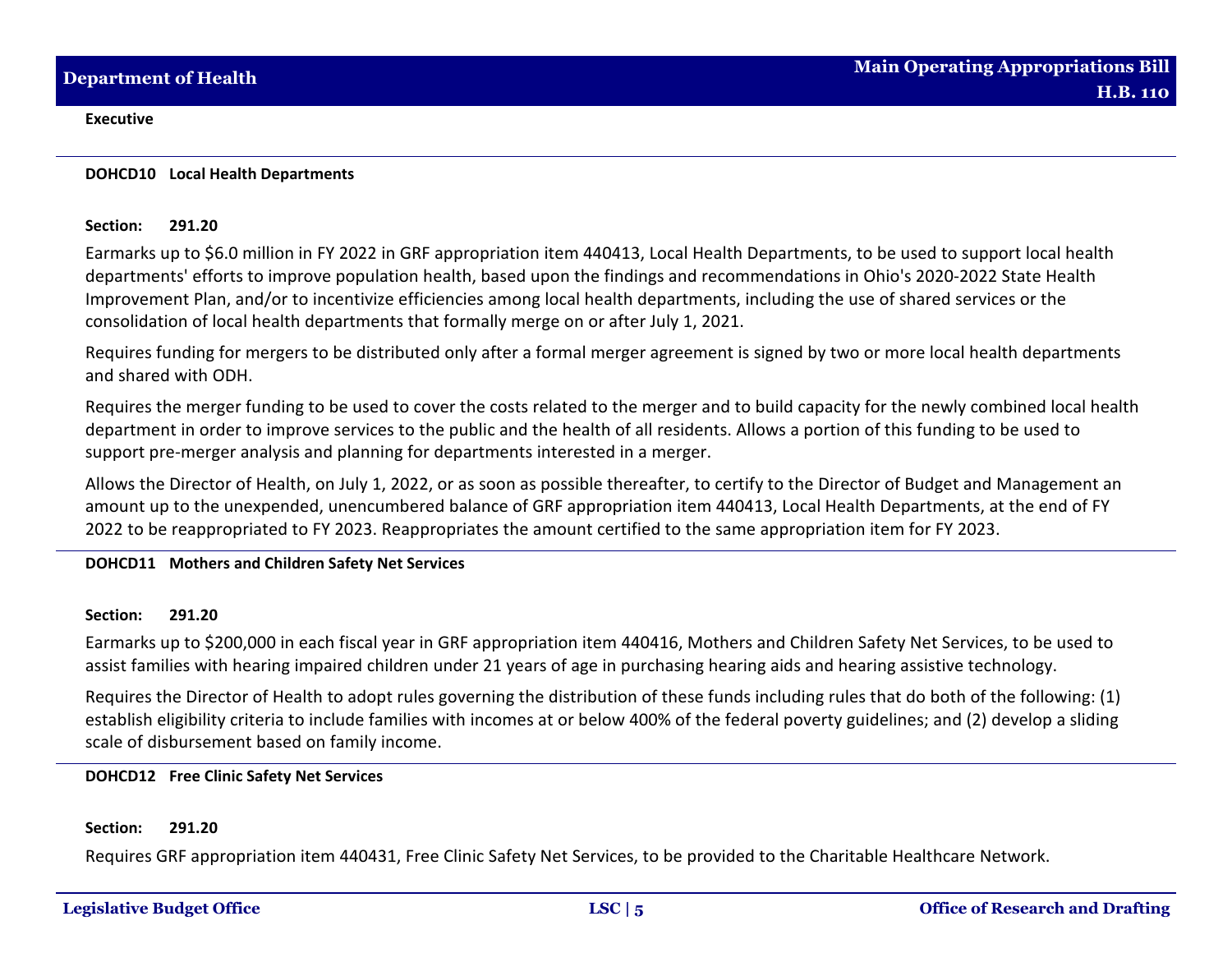Allows funds to be used to reimburse free clinics for health care services provided, as well as for administrative services, information technology costs, infrastructure repair, or other clinic necessities.

Allows the Director of Health to designate up to five per cent of the appropriation in each fiscal year to pay the administrative costs ODH incurs for operating the program.

## **DOHCD13 AIDS Prevention**

## **Section: 291.20**

Requires GRF appropriation item 440444, AIDS Prevention, to be used to administer educational and other prevention initiatives.

## **DOHCD14 FQHC Primary Care Workforce Initiative**

## **Section: 291.20**

Requires GRF appropriation item 440465, FQHC Primary Care Workforce Initiative, to be provided to the Ohio Association of Community Health Centers to administer the FQHC Primary Care Workforce Initiative. Requires the Initiative to provide medical, dental, behavioral health, physician assistant, and advanced practice nursing students with clinical rotations through federally qualified health centers.

## **DOHCD15 Infant Vitality**

## **Section: 291.20**

Earmarks up to \$5.0 million in FY 2022 in GRF appropriation item 440474, Infant Vitality, to be used, in consultation with the Governor's Office of Children's Initiatives, to support programming by community and local faith-based service providers that invests in maternal health programs, provides services and support to pregnant mothers, and improves both maternal and infant health outcomes.

Earmarks up to \$500,000 in FY 2022 in GRF appropriation item 440474, Infant Vitality, to be used, in consultation with the Department of Medicaid, to develop a universal needs assessment to identify and provide needed health and wraparound supports for vulnerable women.

Requires the remainder of GRF appropriation item 440474, Infant Vitality, to be used to fund a multi-pronged population health approach to address infant mortality. Specifies that this approach may include the following: increasing awareness; supporting data collection; analysis and interpretation to inform decision-making and ensure accountability; targeting resources where the need is greatest; and implementing quality improvement science and programming that is evidence-based or based on emerging practices.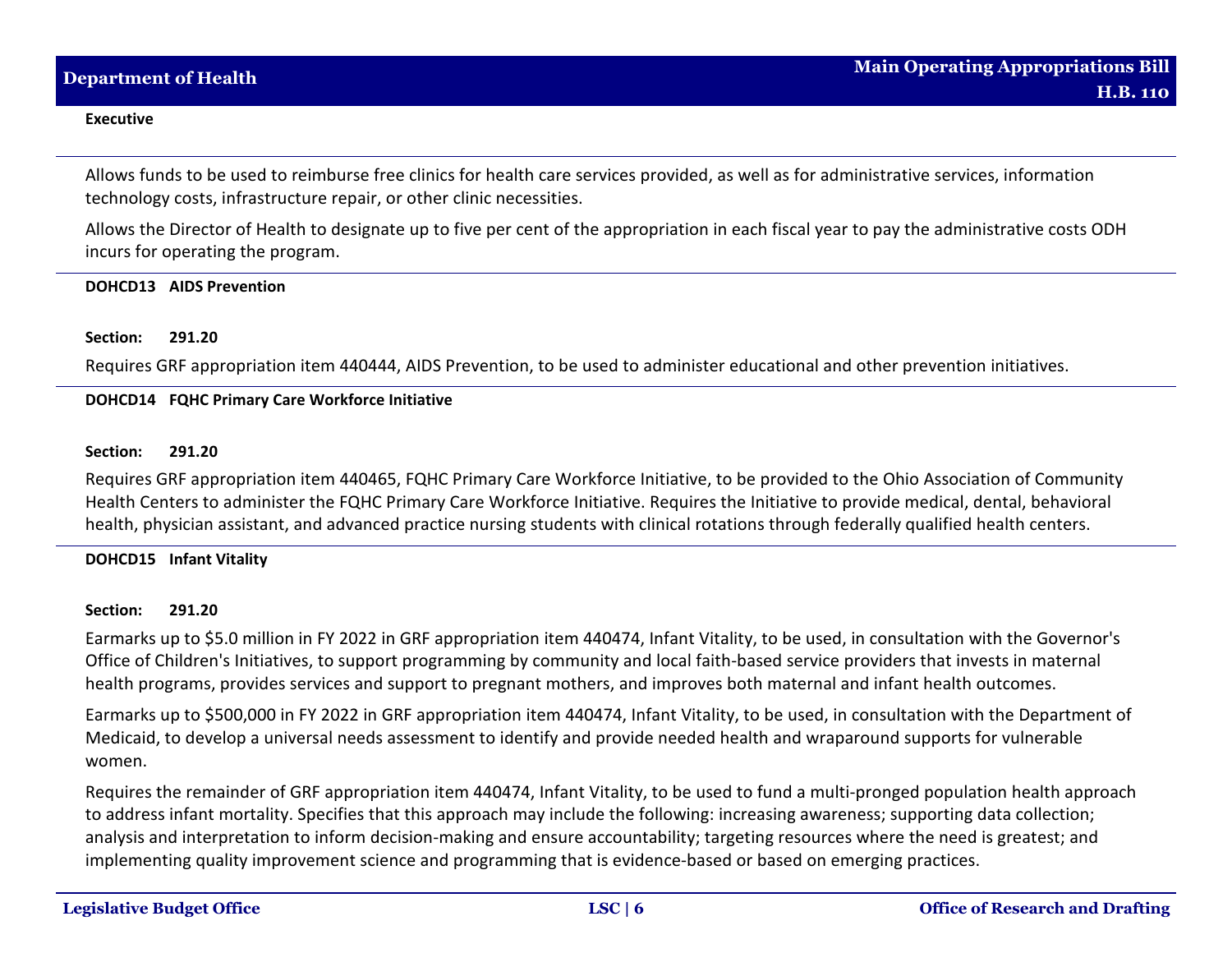Specifies that measurable interventions may include activities related to safe sleep, community engagement, Centering Pregnancy, newborn screening, safe birth spacing, gestational diabetes, smoking cessation, breastfeeding, care coordination, and progesterone.

## **DOHCD16 Emergency Preparedness and Response**

#### **Section: 291.20**

Requires GRF appropriation item 440477, Emergency Preparedness and Response, to be used to support public health emergency preparedness and response efforts.

Allows GRF appropriation item 440477 to also be used to support data infrastructure projects and other data analysis and analytics work.

## **DOHCD17 Lupus Awareness**

### **Section: 291.20**

Requires GRF appropriation item 440481, Lupus Awareness, to be distributed to the Lupus Foundation of America, Greater Ohio Chapter, Inc., to operate a lupus education and awareness program.

### **DOHCD18 Chronic Disease, Injury Prevention and Drug Overdose**

#### **Section: 291.20**

Earmarks up to \$3.0 million in FY 2022 in GRF appropriation item 440482, Chronic Disease, Injury Prevention and Drug Overdose, to be used, in consultation with the Department of Mental Health and Addiction Services and the Governor's RecoveryOhio Initiative, to support the continuation of the Emergency Department Comprehensive Care Initiative to enhance Ohio's response to the addiction crisis by creating a comprehensive system of care for patients who present in emergency departments with addiction.

Earmarks up to \$250,000 in FY 2022 in GRF appropriation item 440482, Chronic Disease, Injury Prevention and Drug Overdose, to be used, in consultation with the Governor's RecoveryOhio Initiative, to support local health providers' harm reduction efforts to reduce overdose rates and deaths.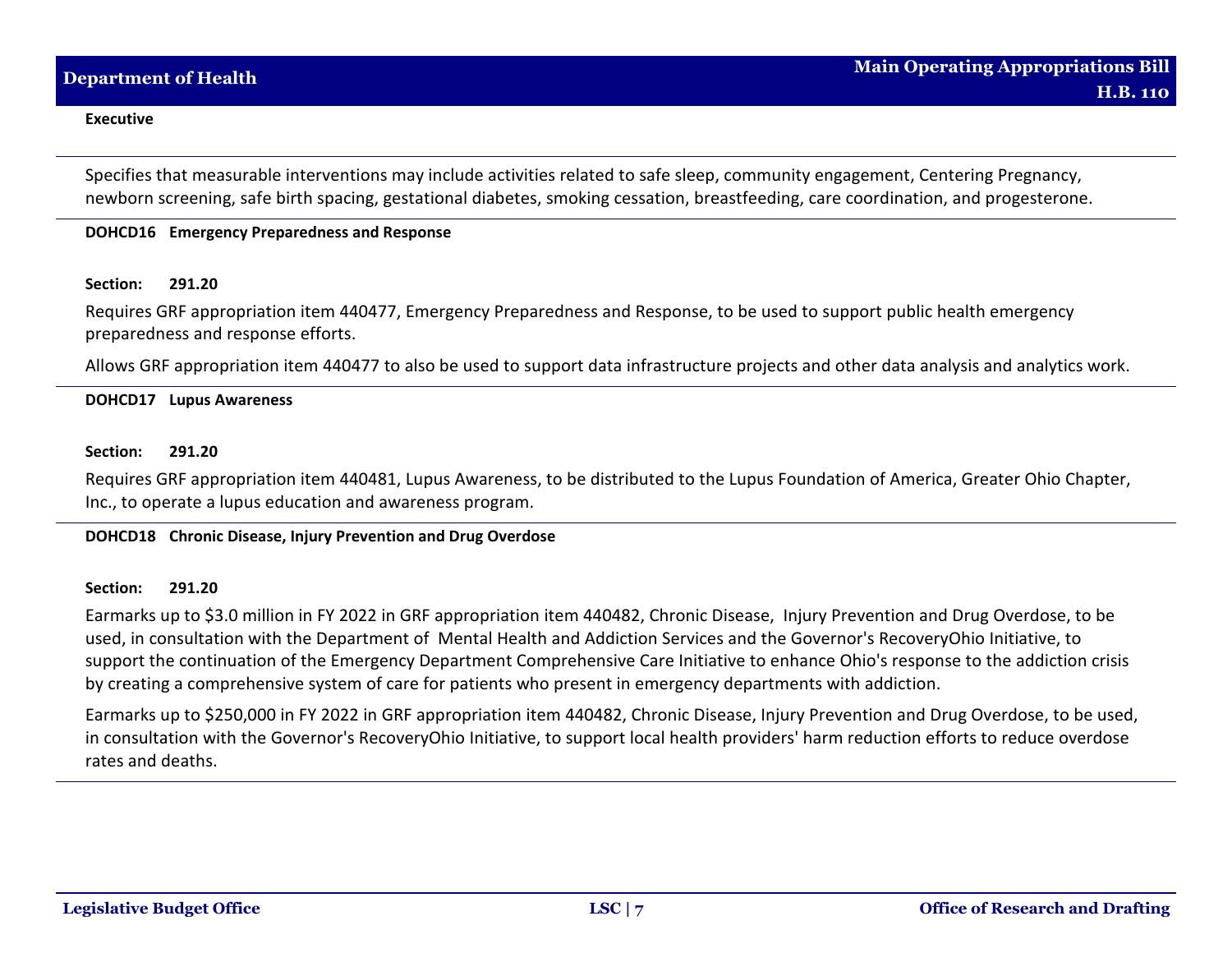### **DOHCD19 Infectious Disease Prevention and Control**

### **Section: 291.20**

Earmarks up to \$2.0 million in FY 2022 in GRF appropriation item 440483, Infectious Disease Prevention and Control, to be used, in consultation with Ohio's state agencies, boards, and commissions, for the purpose of addressing social determinants of health and improving health equity for all Ohioans.

Allows the Director of Health, on July 1, 2022, or as soon as possible thereafter, to certify to the Director of Budget and Management an amount up to the unexpended, unencumbered balance of GRF appropriation item 440483, Infectious Disease Prevention and Control, at the end of FY 2022 to be reappropriated to FY 2023. Reappropriates the amount certified to the same appropriation item for FY 2023.

# **DOHCD20 Targeted Health Care Services - Over 21**

## **Section: 291.20**

Requires GRF appropriation item 440507, Targeted Health Care Services - Over 21, to be used to administer the Cystic Fibrosis Program and to implement the Hemophilia Insurance Premium Payment Program.

Earmarks \$100,000 in each fiscal year for ODH to implement the Hemophilia Insurance Premium Payment Program.

Requires GRF appropriation item 440507 to also be used to provide essential medications and to pay the copayments for drugs approved by ODH and covered by Medicare Part D that are dispensed to participants in the Cystic Fibrosis Program.

Requires ODH to expend all funds in appropriation item 440507.

## **DOHCD21 Lead Abatement**

## **Section: 291.20**

Earmarks \$250,000 in each fiscal year in GRF appropriation item 440527, Lead Abatement, to be used by ODH to distribute funds to the city of Toledo for lead-based paint abatement, containment, and housing rehabilitation projects in the historic south neighborhoods of Toledo.

Allows ODH to choose to require matching funding and to include project and reporting requirements before distributing funds.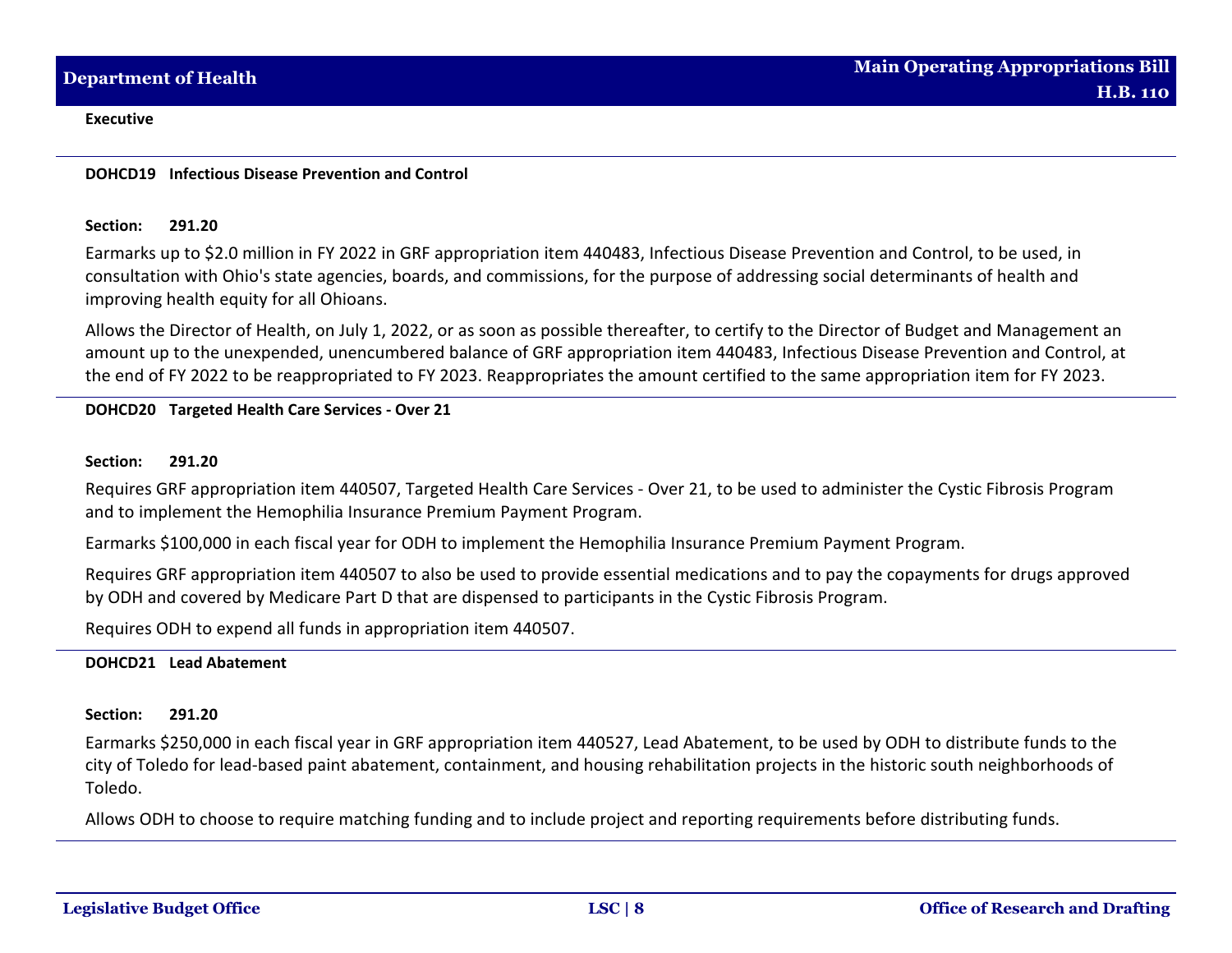#### **DOHCD22 Harm Reduction**

## **Section: 291.20**

Requires GRF appropriation item 440529, Harm Reduction to be used to distribute funding to local health departments or a partner agency to operate harm reduction programs, including syringe services.

Requires local health departments eligible for funding to be accredited or in the process of becoming accredited through the Public Health Accreditation Board.

## **DOHCD23 Lead-Safe Home Fund Pilot Program**

## **Section: 291.20**

Requires GRF appropriation item 440530, Lead-Safe Home Fund Pilot Program, to be used by ODH to make distributions on a quarterly basis to the Lead Safe Cleveland Coalition for the Lead-Safe Home Fund Pilot Program.

Requires the Coalition, before any funds are distributed, to provide ODH with documentation showing the amount of private sector dollars the Coalition has collected.

Specifies that the amount of each distribution provided by ODH must not exceed the amount documented. Specifies that total disbursements must not exceed \$1.0 million in each fiscal year.

## **DOHCD24 Youth Homelessness**

## **Section: 291.20**

Requires GRF appropriation item 440672, Youth Homelessness, to be used to address homelessness in youth and pregnant women by providing assertive outreach to provide stable housing, including recovery housing.

## **DOHCD25 Fee Supported Programs**

## **Section: 291.20**

Earmarks \$2,160,000 in each fiscal year from DPF Fund 4700 appropriation item 440647, Fee Supported Programs, to be used to distribute subsidies, on a per capita basis, to local health departments accredited through the Public Health Accreditation Board, or local health departments that are in the process of earning accreditation.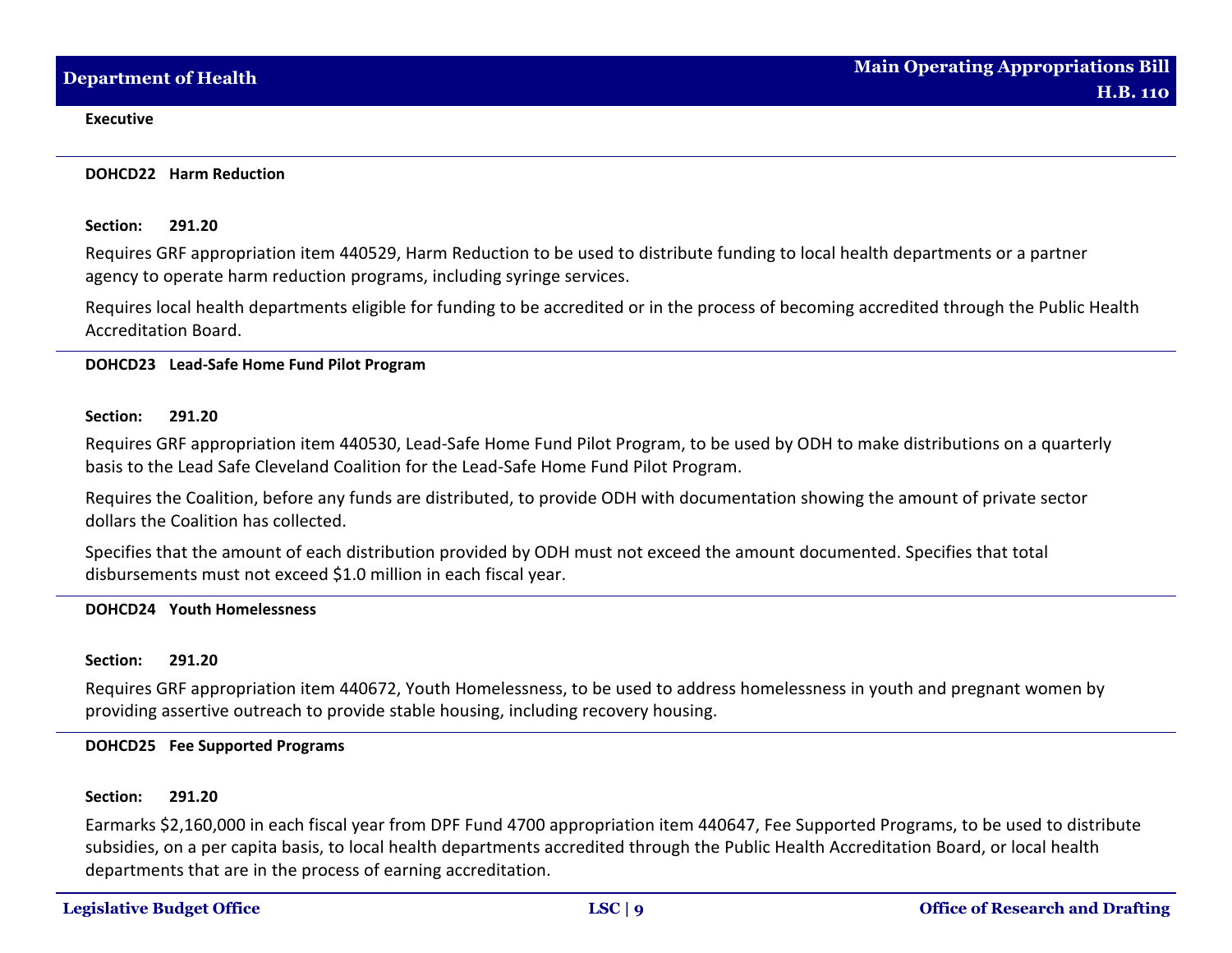Earmarks \$1,840,000 in each fiscal year from appropriation item 440647 to be used to distribute subsidies to local health departments accredited through the Public Health Accreditation Board on a per capita basis.

## **DOHCD26 Medically Handicapped Children Audit Fund**

## **Section: 291.20**

Specifies that the Medically Handicapped Children Audit Fund (Fund 4770) is to receive revenue from audits of hospitals and recoveries from third-party payers. Specifies that moneys in the fund may be used for payment of audit settlements and for costs directly related to obtaining recoveries from third-party payers and for encouraging Medically Handicapped Children's Program recipients to apply for thirdparty benefits.

Permits moneys in the fund to also be used for payments for diagnostic and treatment services on behalf of medically handicapped children and Ohio residents who are 21 or over and who are suffering from cystic fibrosis or hemophilia.

Permits moneys to also be used for administrative expenses incurred in operating the Medically Handicapped Children's Program.

#### **DOHCD27 Genetics Services**

#### **Section: 291.20**

Requires DPF Fund 4D60 appropriation item 440608, Genetics Services, to be used to administer newborn screening and programs related to the education, detection, and treatment of genetic diseases as authorized by R.C. 3701.501 and 3701.502. Requires that the funds cannot be used to counsel or refer for abortion, except in the case of a medical emergency.

# **DOHCD28 Tobacco Use Prevention, Cessation, and Enforcement**

#### **Section: 291.20**

Earmarks \$250,000 in each fiscal year from DPF Fund 5BX0 appropriation item 440656, Tobacco Use Prevention, Cessation, and Enforcement, to be distributed to boards of health for the Baby and Me Tobacco Free Program. Requires the Director to determine how the funds are to be distributed, but must prioritize awards to boards that serve women who reside in communities that have the highest infant mortality rates in this state, as identified under R.C. 3701.142.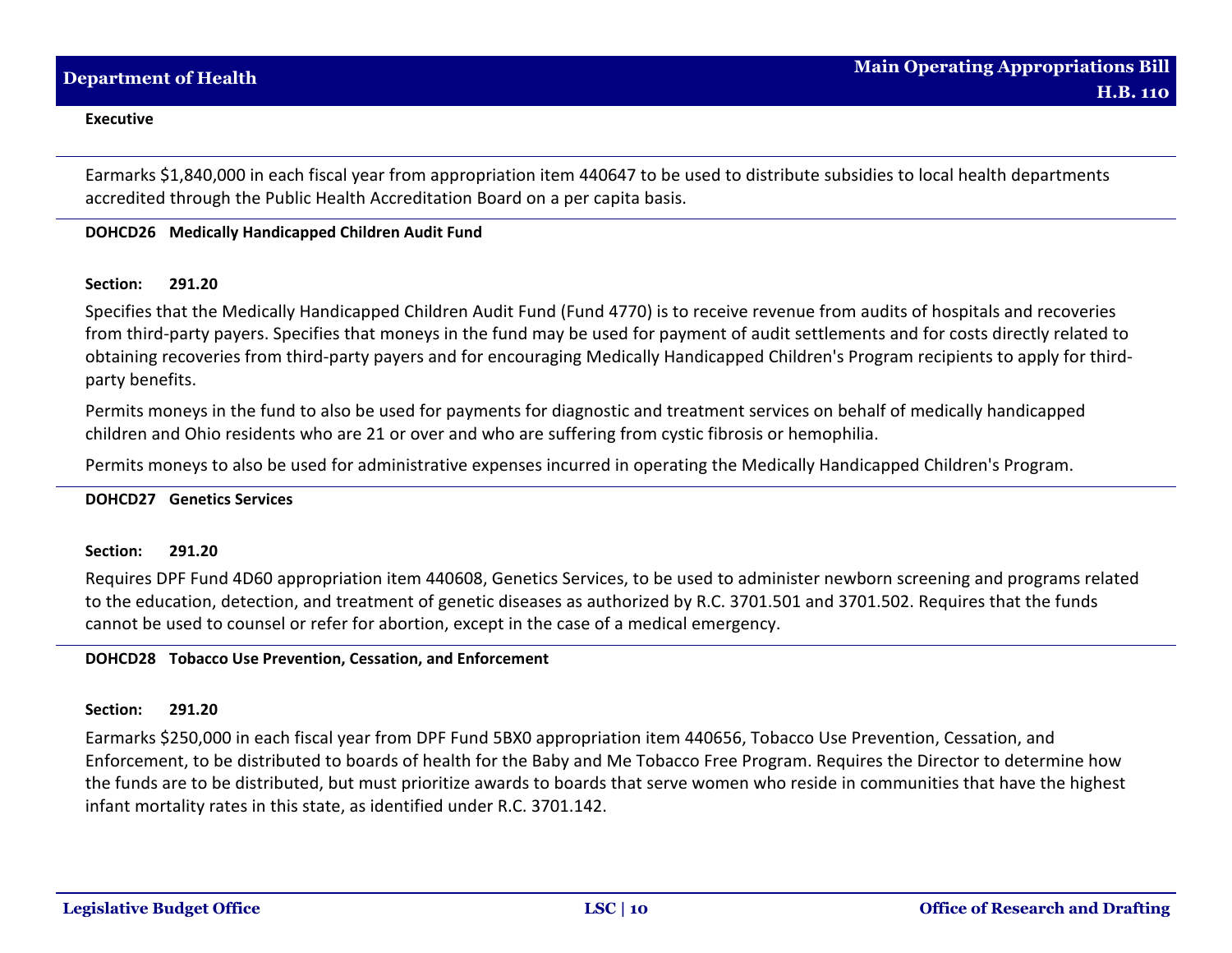Requires the remainder of the appropriation to be used to administer tobacco use prevention and cessation activities and programs, to administer compliance checks, retailer education and programs related to legal age restrictions, and to enforce the Ohio Smoke-Free Workplace Act (See DOHCD32 for the Moms Quit for Two Grant Program earmark).

# **DOHCD29 Toxicology Screenings**

## **Section: 291.20**

Requires DPF Fund 5TZ0 appropriation item 440621, Toxicology Screenings, to be used to reimburse county coroners in counties in which the coroner has performed toxicology screenings on victims of a drug overdose.

Requires the Director of Health to transfer the funds to the counties in proportion to the numbers of toxicology screenings performed per county.

# **DOHCD30 Medically Handicapped Children - County Assessments**

#### **Section: 291.20**

Requires DPF Fund 6660 appropriation item 440607, Medically Handicapped Children – County Assessments, to be used to make payments for expenses associated with the Bureau for Children with Medical Handicaps.

## **DOHCD31 Cash transfer to Emergency Preparedness and Response Fund**

#### **Section: 291.20**

Allows the Director of Health, if the Director determines that there are insufficient funds in GRF appropriation item 440477, Emergency Preparedness and Response, to certify to the Director of Budget and Management an amount necessary to address public health emergency preparedness and response activities.

Requires the Director of Budget and Management, upon certification, to transfer up to \$500,000 cash in each fiscal year from the Controlling Board Emergency Purposes/Contingencies Fund (Fund 5KM0) to the Emergency Preparedness and Response Fund (Fund 5UA0). Appropriates the transferred amount.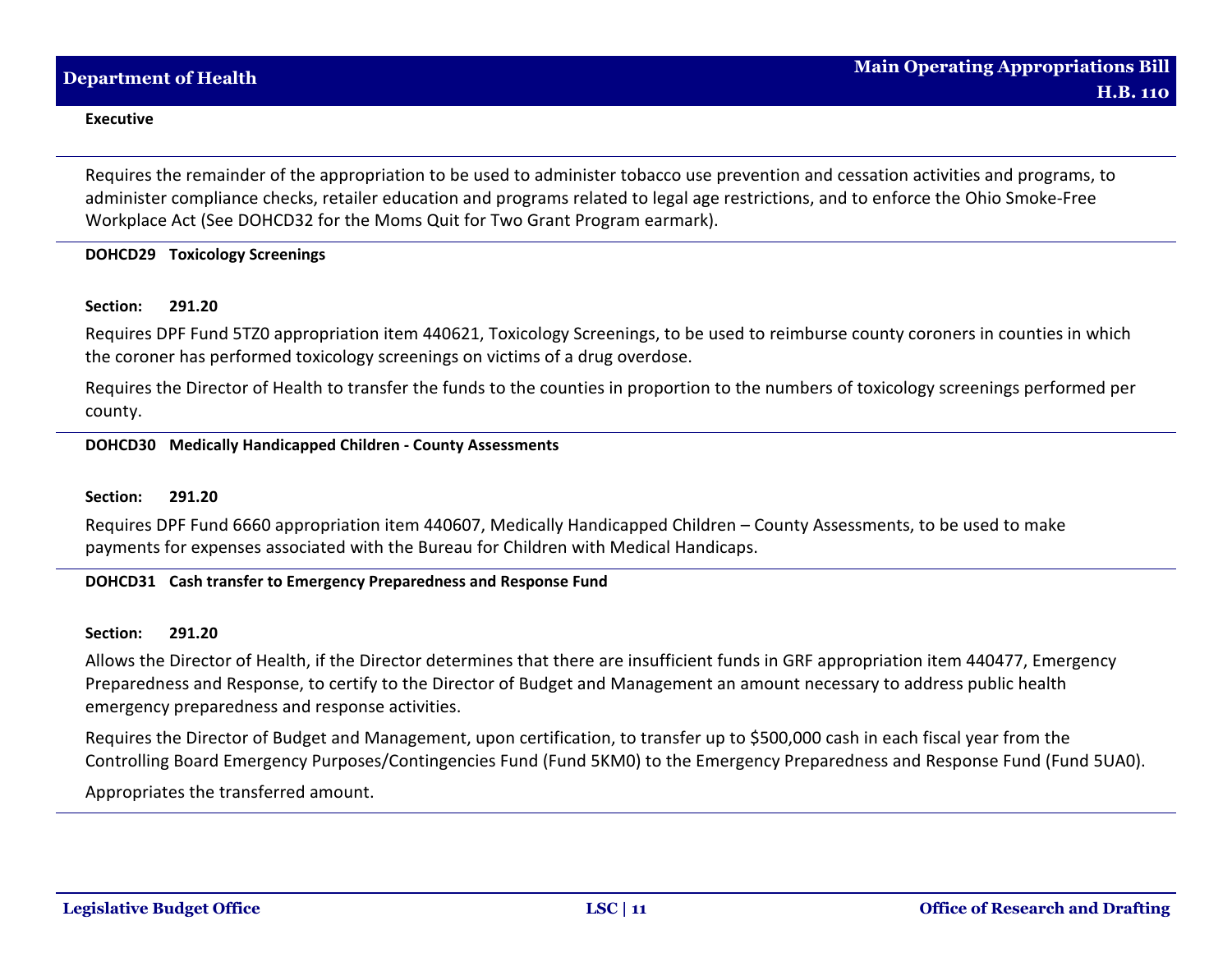### **DOHCD32 Moms Quit for Two Grant Program**

### **Section: 291.30**

Creates the "Moms Quit for Two Grant Program," which is to provide grants to private, nonprofit entities or government entities that demonstrate the ability to deliver evidence-based tobacco cessation interventions to pregnant women and women living with children who reside in communities with high infant mortality, as determined by ODH.

Specifies that funds awarded shall not be used to provide tobacco cessation interventions to women who are eligible for Medicaid.

Earmarks \$750,000 in each fiscal year from DPF Fund 5BX0 appropriation item 440656, Tobacco Use Prevention, Cessation, and Enforcement, to be used to award grants for the Moms Quit for Two Grant Program.

## **DOHCD33 WIC vendor contracts**

## **Section: 291.40**

Requires ODH, during FY 2022 and FY 2023, to process and review a Women, Infants, and Children (WIC) vendor contract application not later than 45 days after receipt of the application if the applicant is a WIC-contracted vendor at the time of application and meets all of the following requirements: (1) submits a complete WIC vendor application with all required documents and information; (2) passes the required unannounced preauthorization visit within 45 days of submitting a complete application; and (3) completes the required inperson training within 45 days of submitting the complete application.

Requires ODH to deny an application for the contract if an applicant fails to meet any of the requirements.

Specifies that, after an application has been denied, the applicant may reapply for a contract to act as a WIC vendor during the contracting cycle that is applicable to the applicant's WIC region.

# **DOHCD35 Long-Term Care Bed Buyback Program**

## **Section: 291.50**

Requires ODH, in consultation with the Department of Aging and the Department of Medicaid, to establish a Long-Term Care Bed Buyback Program during FY 2022 and FY 2023 under which nursing facility operators may voluntarily, permanently surrender for compensation one or more licensed long-term care beds due to a decrease in bed utilization if the bed is (1) located in a county with bed excess as calculated by ODH and (2) the county has sufficient beds remaining to address the bed need in the county as calculated by ODH after surrender.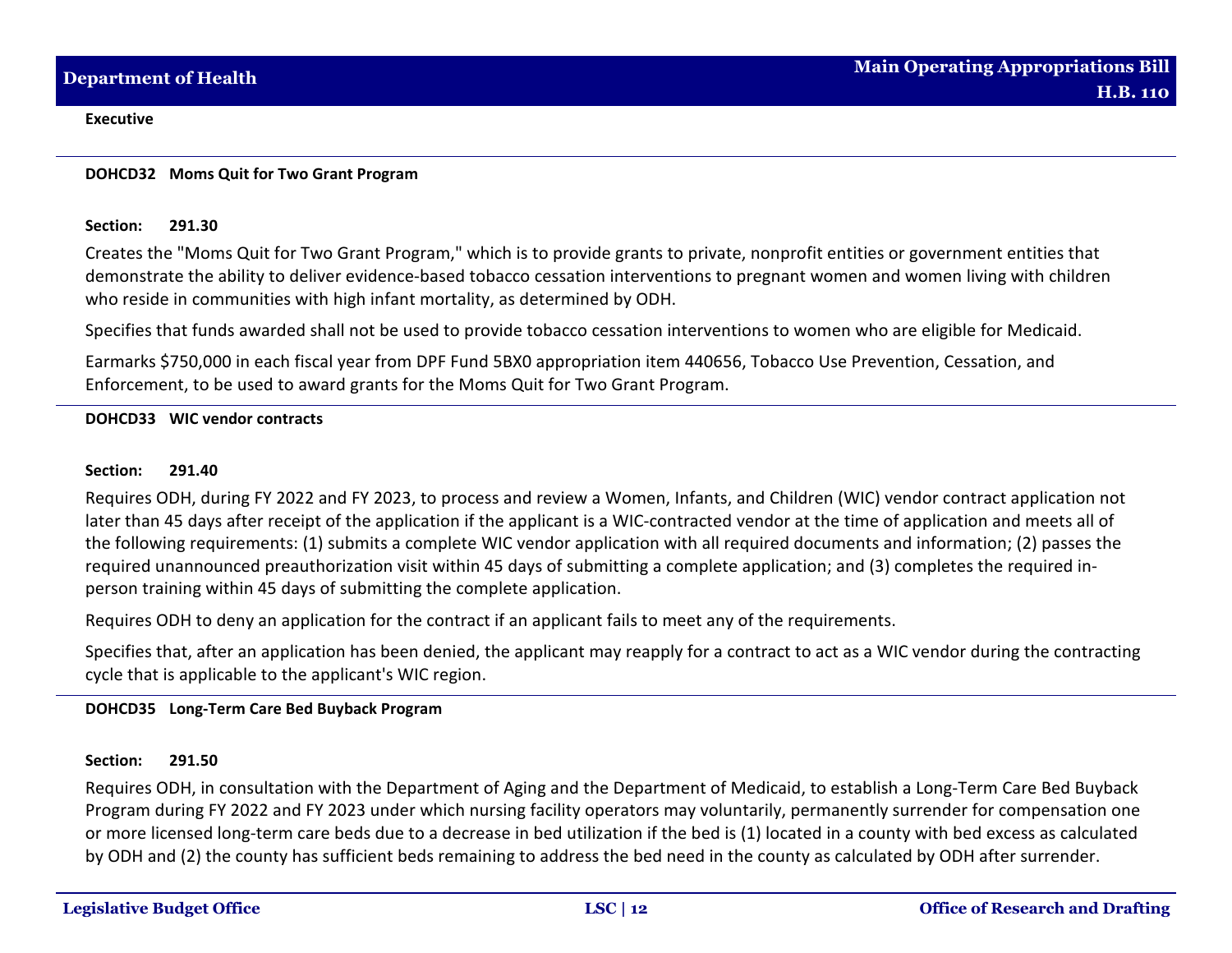Requires ODH to solicit program applications, setting forth program requirements and the criteria that will be used to evaluate competing bed surrender proposals.

Requires a nursing facility that has received payment for the surrender of long-term care beds under the program to provide notice with specified information to ODH.

Requires DPF Fund L087 appropriation item 440680, Nursing Home Bed Reduction, to be used in FY 2022 to support the long-term care bed buyback program.

Allows, on July 1, 2022, or as soon as possible thereafter, the Director of Health to certify to the Director of Budget and Management an amount up to the unexpended, unencumbered balance of DPF appropriation item, 440680, Nursing Home Bed Reduction, at the end of fiscal year 2022 to be reappropriated to FY 2023.

Reappropriates the amount certified to the same appropriation item and for the same purpose for FY 2023.

**Fiscal effect: In FY 2022, \$50.0 million is appropriated in appropriation item 440680.**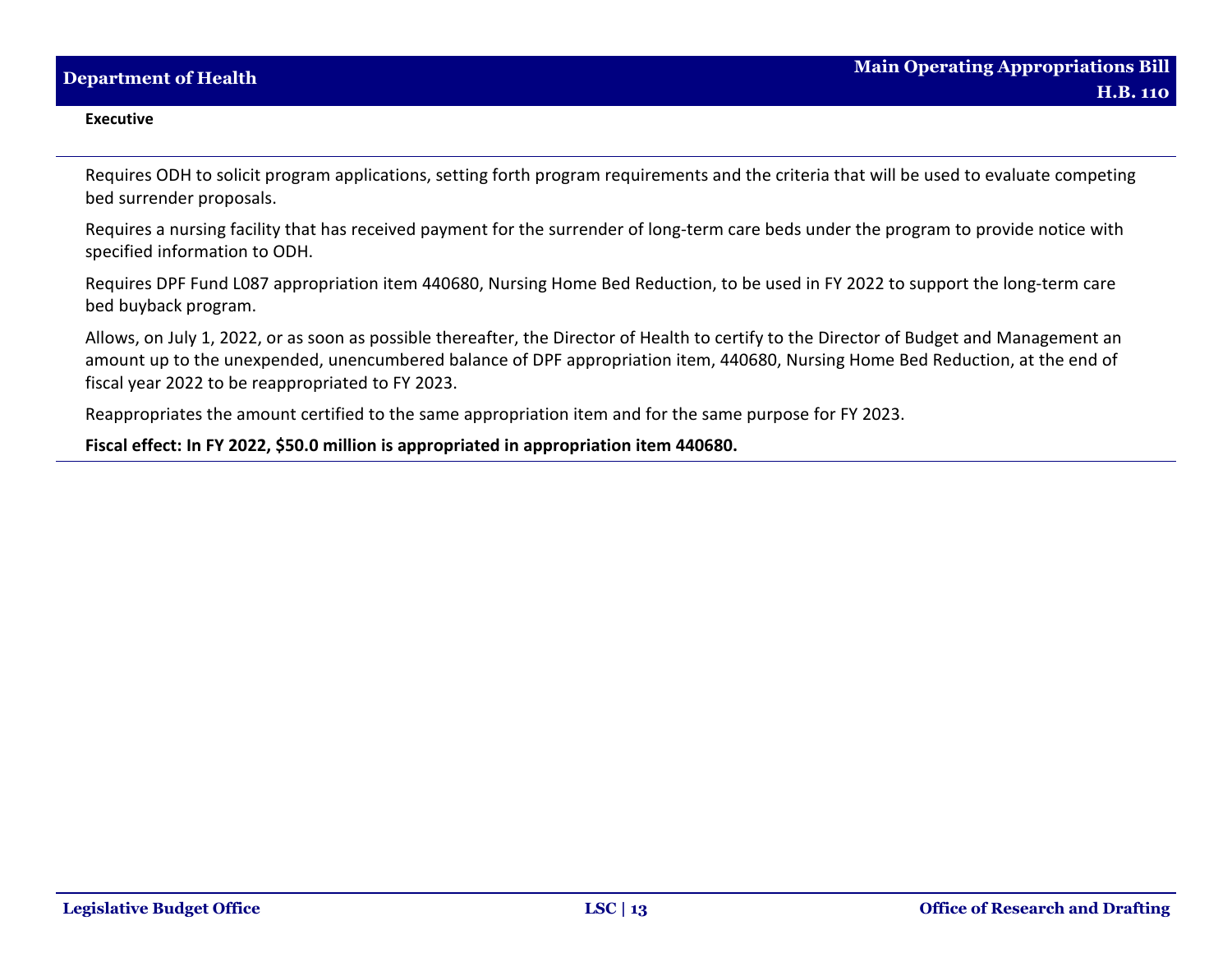**DASCD36 Transfer of employees from the Department of Health to the Department of Administrative Services**

## **Section: 518.40**

Transfers, subject to the layoff provisions of R.C. Sections 124.321 to 124.328, employees identified as necessary to the operation of a central warehouse from the Department of Health to the Department of Administrative Services on July 1, 2021, or as soon as can be effectuated.

Allows the DAS Director to establish, change, and abolish positions of the Department of Health and assign, reassign, classify, reclassify, transfer, reduce, promote, or demote all employees of the Department of Health who are not subject to Chapter 4117 of the Revised Code.

Specifies that the authority granted the DAS Director includes assigning or reassigning exempt employees, as defined in R.C. Section 124.152, to a bargaining unit classification.

Requires the DAS Director to place an employee in the E-1 pay range that is to be assigned, reassigned, etc. to a lower classification, in Step X and specifies that the employee will not receive any increase in compensation until the maximum rate of pay for that classification exceeds the employee's compensation.

Specifies that actions taken by the Health Director or DAS Director under the bill are not subject to appeal to the State Personnel Board of Review.

Allows the OBM Director, on or after July 1, 2021, and notwithstanding and law to the contrary, to make budget changes made necessary by the aforementioned changes, including canceling encumbrances of the Department of Health and reestablishing them as encumbrances of DAS. Appropriates any reestablished encumbrances.

# **Fiscal effect: The personnel and other related costs will be transferred from DOH to DAS.**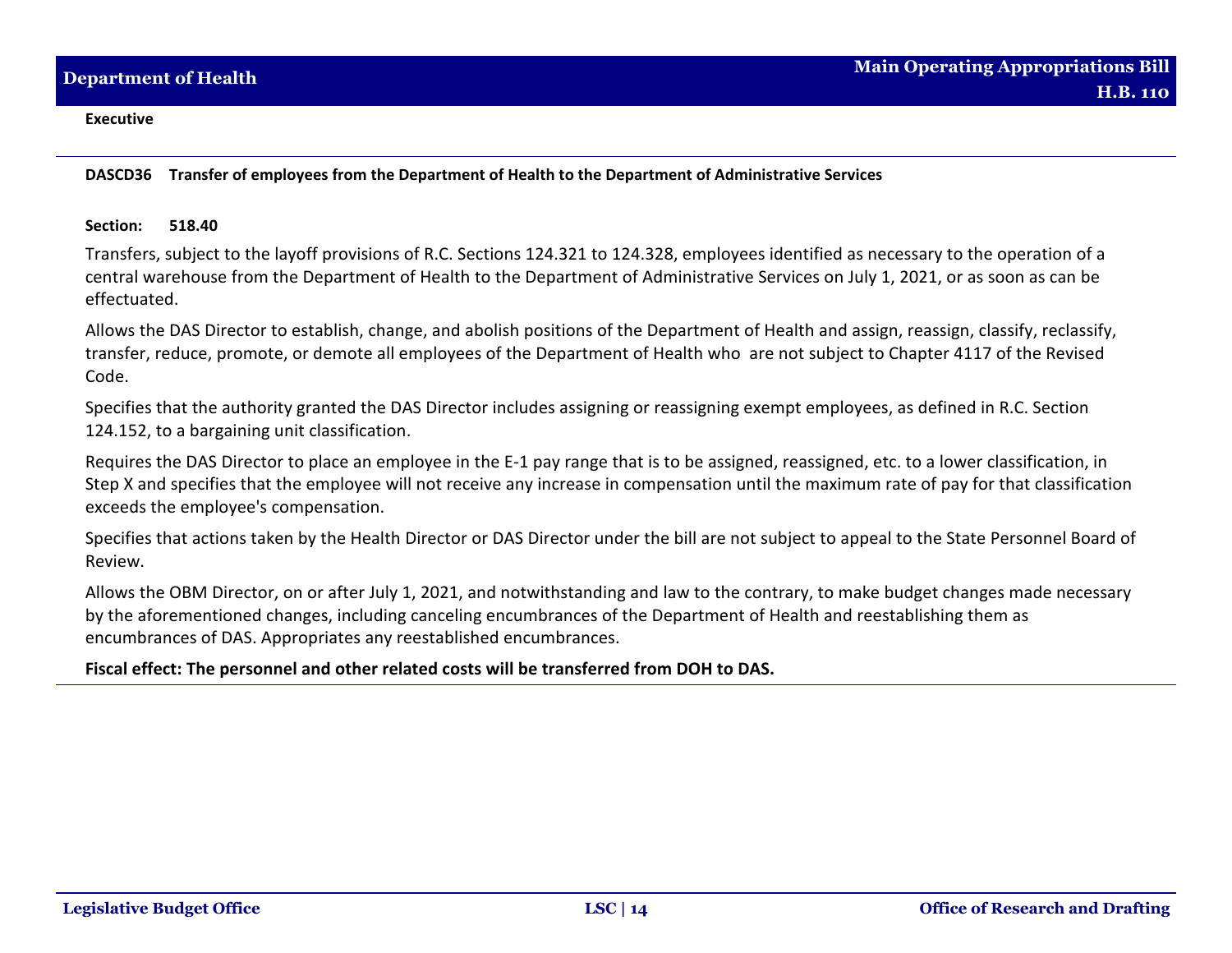## **OBMCD9 OBM oversight over certain fund allocations**

## **R.C. 121.08, 121.084, 169.05, 901.91, 1121.30, 1181.06, 1321.21, 1707.37, 1733.321, 3701.831, 3737.71, 3745.014, 4735.211, 4763.15**

Eliminates the Director of Budget and Management's oversight regarding internal agency fund assessments and allocations for the following funds: Division of Administration Fund, Unclaimed Funds Trust Fund, Division of Securities Fund, Industrial Compliance Operating Fund, Division of Real Estate Operating Fund, Real Estate Appraiser Operating Fund, State Fire Marshal's Fund, Banks Fund, Consumer Finance Fund, Credit Unions Fund, and Financial Institutions Fund (all administered by the Department of Commerce); the Department of Agriculture's operating funds; the Department of Health's operating funds; and the Environmental Protection Agency's Central Support Indirect Fund.

## **Fiscal effect: None.**

## **OBMCD39 Fiscal year 2021 General Revenue Fund ending balance**

### **Section: 513.10**

Requires the Director of OBM to determine the GRF surplus revenue that existed on June 30, 2021, and transfer cash, up to the actual surplus revenue amount, from the GRF as follows:

(1) Up to \$25 million to the Emergency Purposes Fund (Fund 5KM0);

(2) Up to \$25 million to the Disaster Services Fund (Fund 5E20);

(3) Up to \$16.3 million to the Tobacco Use Prevention Fund (Fund 5BX0);

(4) Up to \$16 million to the Ohio Governor Imagination Library Fund (Fund 5VJ0).

Requires that the remaining amount of the surplus revenue remain in the GRF.

## **OBMCD40 Utility Radiological Safety Board assessments**

#### **Section: 514.10**

Specifies the maximum amounts, unless the agency and nuclear electric utility mutually agree to a higher amount by contract, that may be assessed against nuclear electric utilities under RC 4937.05 (B) (2) and deposited into the following funds:

\$101,130 in each of FY 2022 and FY 2023 to the Utility Radiological Safety Fund (Fund 4E40) used by the Department of Agriculture;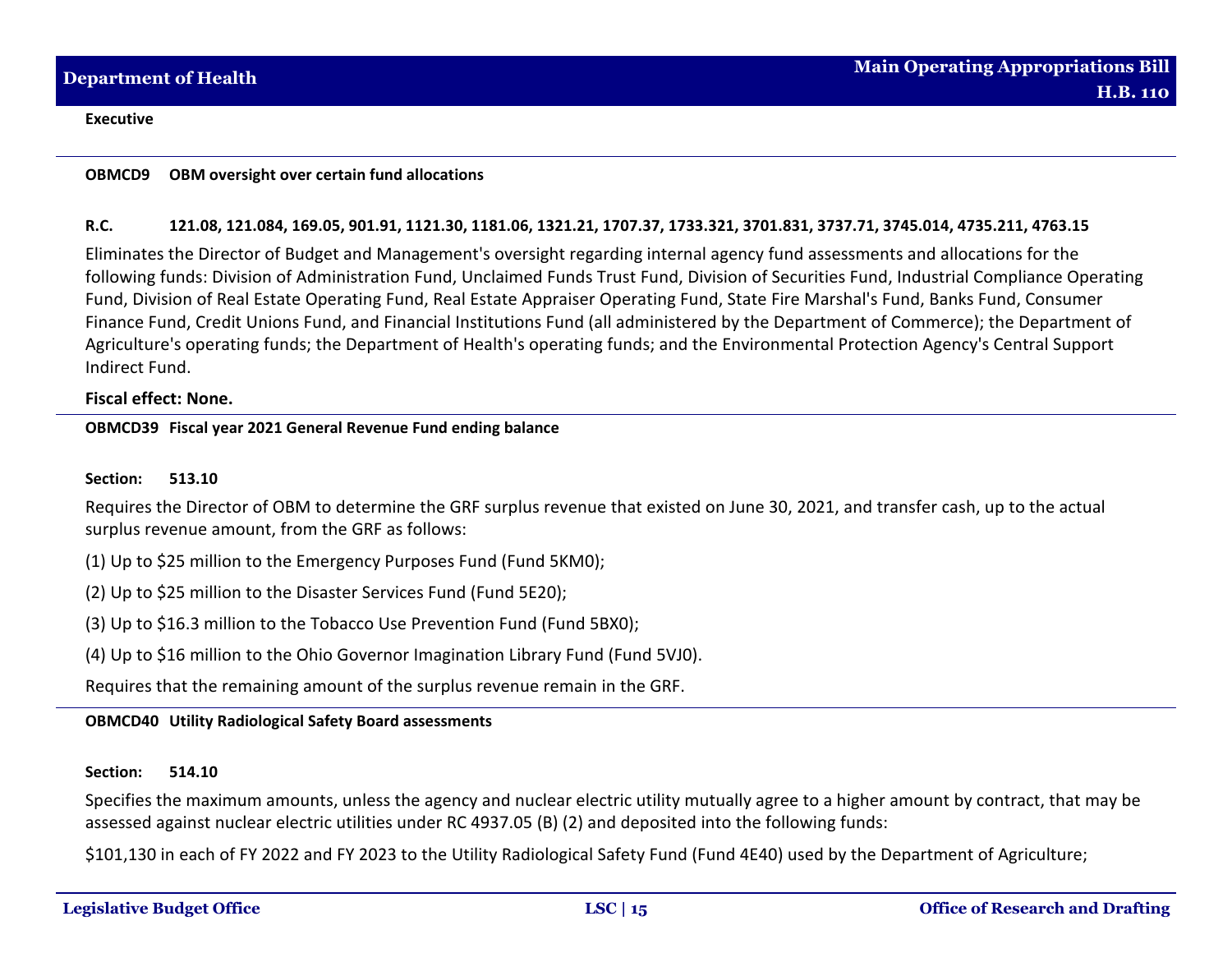\$1,300,000 in each of FY 2022 and FY 2023 to the Radiation Emergency Response Fund (Fund 6100) used by the Department of Health;

\$325,370 in FY 2022 and \$332,287 in FY 2023 to the ER Radiological Safety Fund (Fund 6440) used by the Environmental Protection Agency; and

\$1,368,624 in FY 2022 and \$1,378,304 in FY 2023 to the Emergency Response Plan Fund (Fund 6570) used by the Department of Public Safety.